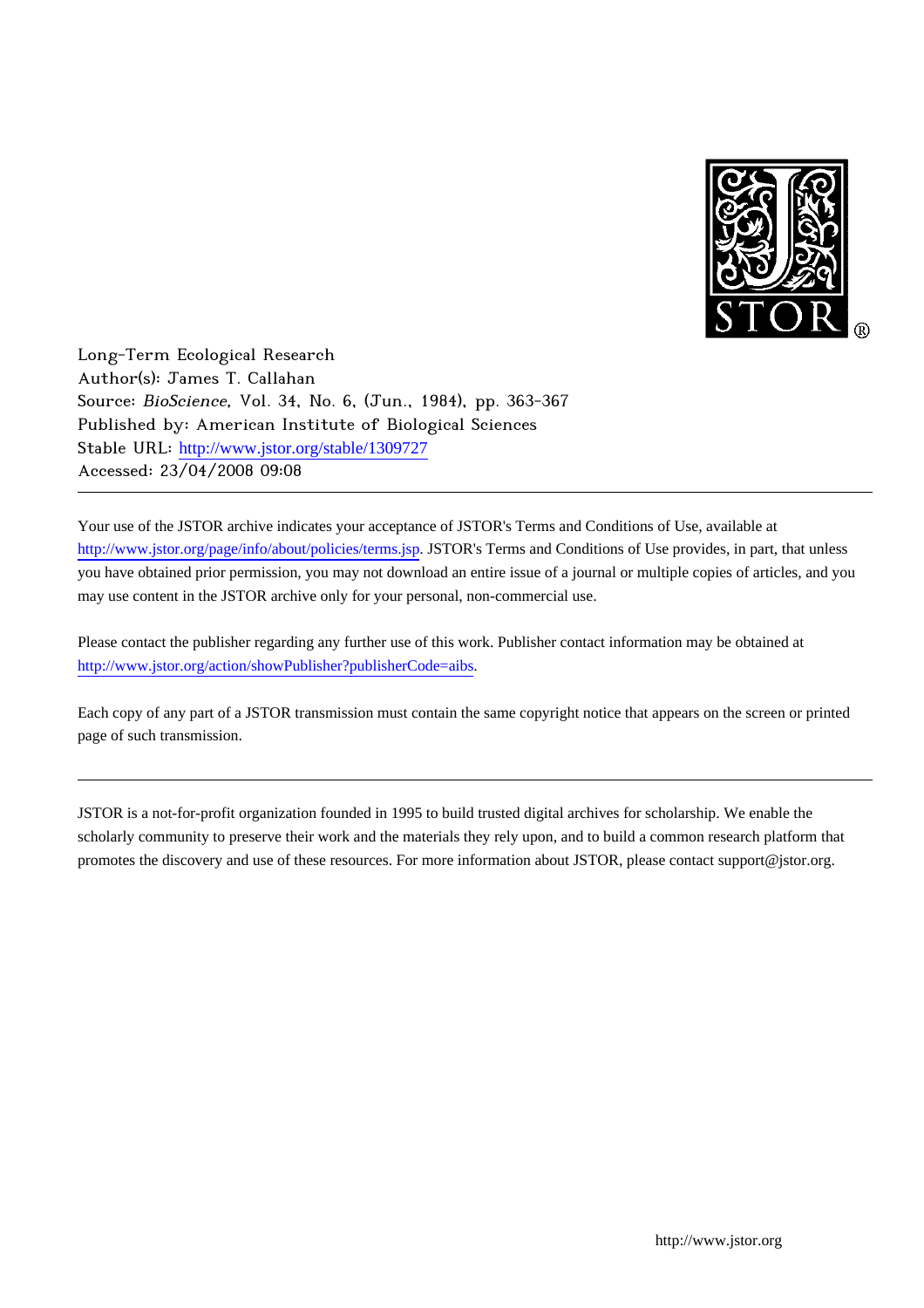# **Long-Term Ecological Research**

# **James T. Callahan**

**Research in ecology has traditionally been funded for short periods of time and performed at single sites, conditions not conducive to projects addressing much greater time and geographic scales. NSF's support of an experimental emphasis on longterm ecological research seeks to alleviate this discontinuity and use available research resources more effectively to provide a more stable platform for the ecological sciences. (Accepted for publication 10 February 1984)** 

**Federally supported research in the ecological sciences has most often been carried out at single sites over relatively short periods of time. Examples to the contrary are exceptional and have resulted from either special circumstances or narrowly focused, continual measurement of a few variables. The former might be exemplified by the well-known studies conducted by Bormann, Likens, and colleagues at Hubbard Brook, New Hampshire, or by Ehrlich and colleagues at Jasper Ridge, California. These projects, led by scientists recognized as leaders in their fields, have been nearly continuously conducted for more than 20 years, yet they have not been planned, proposed, reviewed, or had funds committed to them for more than three years at a time. Examples of the latter case include the records of the National Weather Service and the US Geological Survey and the permanent plots of the Continuous Forest Inventory.** 

**Bormann and Likens (1979) from Hubbard Brook have pointed out that, except in cases of extreme degradation, it is virtually impossible to answer questions pertaining to long-term maintenance of forest productivity because historical records are usually inadequate. However, their research project, partly by virtue of its duration, has provided valuable insights into the effects on forest productivity of air pollution, forest harvesting practices, and forest developmental cycles. The intensity and scope of the studies by Ehrlich and colleagues of the Jasper Ridge colony of checkerspot butterflies are evident from a large number of publications (e.g., Brown and Ehrlich 1980, Ehrlich et al. 1975). These studies** 

**have had scientific impacts of the most fundamental nature, even to the point of suggesting redefinition of such basic terms as population and species. Interestingly, Ehrlich (1979) in another publication has commented on some of the constraints on long-term research such as turnover among personnel and the perceived necessity of obtaining results and publishing papers quickly to satisfy both academic institutions and research funding agencies.** 

**Appraisals pointing out the inadequacy of historical environmental records and the effect of short-term support on research output and personnel could be viewed as an indictment. Short-term research projects, alone, can serve as definitive bases neither for addressing societal concerns related to environmental biology nor for the substantial advancement of a science that deals with processes occurring over long periods of time. There is a serious contradiction between the time scales of many ecological phenomena and the support to finance their study. The problem is a difficult one. Funding cannot be guaranteed to any research undertaking for even tens of years, let alone for centuries or more. How can this pattern be broken, a pattern that acts against the consistent and reliable accumulation of sets of long-term synoptic data? What should the scientific community and the advocates of environmental biological research do to broaden the scope of research?** 

**A first step is to define the dimensions of the problem and the key elements for its solution. Temporal and spatial scales are of critical importance. When many of the phenomena of interest occur over long periods of time, it is inappropriate to fit research on those phenomena to the typical two- to three-year planning/**  **proposing/reviewing/funding cycle.** 

**Even similar projects are not often comparable unless effort and resources have been devoted to making them so. This inherent tendency away from comparability becomes more prominent among projects conducted at locations that are geographically and biologically disjunct. Directionality of some ecological processes and periodicity of others can confound comparability even further. For example, processes of aggradation and degradation are directional. They may occur continuously or by quantum changes. They may even occur concurrently. When observed over sufficient periods of time they can appear to be cyclic with building processes setting the stage for depletion processes and vice versa. The purposeful collection of high-quality data over the long term will allow generalization of ecological research results and theory over scales of time and space great enough to evaluate disturbances such as fire, grazing, defor**estation, CO<sub>2</sub> elevation, and acid **precipitation.** 

#### **THE DEMAND FOR LONG-TERM RESEARCH**

**The passage of the National Environmental Policy Act of 1969 (NEPA) created unforeseen demands on environmental biological science. When NEPA (Sec. 101.[c]) mandated that "it is the continuing policy of the Federal Government ... to use all practicable means and measures . . . to create and maintain conditions under which man and nature can exist in productive harmony," the stage was set for federal agencies to support and promote environmental research of kinds and scopes not considered earlier. The joint Ad Hoc Committee on Ecological Research (Council on Environmental Quality and Federal Council on Science and Technology) reaffirmed that previously determined course by stating that "most of the emphasis of ecological study in the past was descriptive, today we are extending our activities to assess further the effects of our actions on the ecosystems of which we are a part" (Committee on Ecological Research 1974). The same report stated furthermore that "this necessitates adding a predictive capability . . . of any long and short-term changes in these systems." The Global 2000 Report to the President (Council on Environmental Quality and Department of State 1980) stated that "in using and evaluating the Government's present capability for** 

**Calahan is with the Division of Biotic Systems and Resources, National Science Foundation, 1800 G St. NW, Washington, DC 20550.**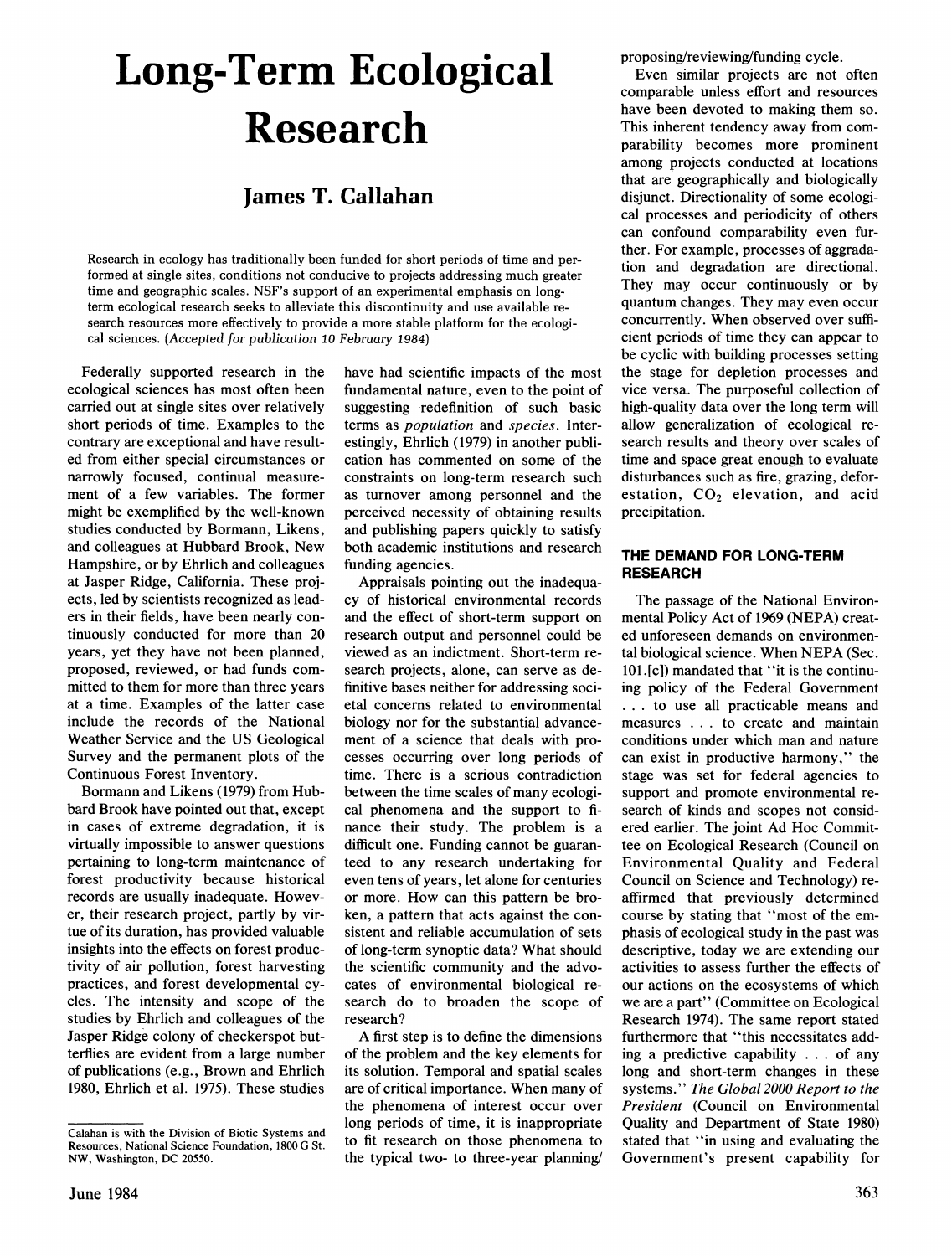**long-term global analysis, the Study found serious inconsistencies in the methods and assumptions employed by various agencies."** 

**The demand by the scientific community for support of long-term research is difficult to document in terms of concrete references. The report, "Long-Term Ecological Measurements" (National Science Foundation 1977) phrases that demand succinctly in its first sentence: "Ecology requires long-term studies." Evidence of the demand is corroborated by the value of extant longterm data sets in formulating modern ecological theory, the persistence of scientists who pursue long-term studies in the face of review and funding conditions that work against them, and the enthusiasm and level of response by the scientific community when modest offerings of such support are made.** 

**Demand for the results of long-term ecological research is broad. The usefulness of long-term ecological research has been proven at all levels of government and in most sectors of the private economy. For instance, various commentaries have questioned the quality of the environmental impact analysis process. The often-identified primary weakness has been lack of predictive capability. Most impact analyses have read as large inventories and descriptions, and their functional ecological/environmental aspects have dealt with little more than the most obvious direct effects on ecosystems. Predictive capability is severely limited by lack of appropriate information. The lead editorial (Rajagopal 1979) of the first issue of The Environmental Professional is a thoughtful expression of this concern.** 

# **ANTECEDENTS**

**The roots for federal support for longterm ecological research are deeply embedded in a family of preceding efforts including national parks, wildlife refuges and preserves, and experimental forests and ranges. The Department of Energy maintains a number of national environmental research parks on some of its major holdings. The interagency Federal Committee on Research Natural Areas and its successor, the Federal Committee on Ecological Reserves, performed a major service in cataloging federal lands available for research. In the state and private sectors, similar inventories have been made by organizations like the Nature Conservancy. The International Biological Program, in this country and** 

**others, used a multidisciplinary approach to studying the earth's ecological structure and function. The Man and the Biosphere Program undertook the designation of an international system of biosphere reserves. In a series of studies sponsored by NSF, the scientific community, through the Institute of Ecology (TIE), undertook to identify, evaluate, and designate the field research sites in the US most appropriate for inclusion in a system of experimental ecological reserves and most capable of accommodating the requirements of such research (The Institute of Ecology 1977, 1981). This partial summary gives testament to the scope of precedents of thought and action. Programs designed specifically to implement such research have been lacking.** 

# **IMPLEMENTATION**

**Translation of needs, plans, and precedents for long-term ecological research into a system for its support and performance is a complex process. As a first phase in this process, NSF sponsored a series of three workshops between 1977 and 1979 to initiate and maintain close consultation with the ecological sciences community. Nearly 100 research scientists, potential users, and cooperators from the private and governmental sectors shared their knowledge, opinions, and advice with NSF. During this time the working title of the effort changed from "monitoring" to "research," having gone through "measurement" and "observation and study" along the way. This evolution of titles documents the rejection by participants of collecting data for the sake of collecting data. It reflects the insistence of scientists on the organization of research projects around ecological questions and hypotheses of value in expanding ecological theory and for solving problems of environmental resource management.** 

**Five core areas of research were defined that reflect the desire of the community to orient long-term ecological research projects toward question/hypothesis formulation and resolution:** 

- **\* Pattern and control of primary production (to study the energy limits of system function);**
- **\* Spatial and temporal distribution of populations selected to represent trophic structure (to sketch the major pathways of system transfer of commodities and the skeleton of system structural organization);**

**\* Pattern and control of organic matter accumulation in surface layers and sediments (to understand the storage and processing of biological materials);** 

Patterns of inorganic input and move**ments through soils, groundwater, and surface waters (to evaluate the interaction of geochemical and biological processes); and** 

**•** Patterns and frequency of distur**bance to the research site (to compare nature and man as perturbers of natural systems).** 

**These core research areas were intended to serve as organizing foci for individual long-term projects and to direct attention to areas for productive comparison among projects. They did not attempt to impose a traditional trophic structural approach on the study of ecological systems but rather suggest an approach organized around families of structural and functional attributes comparable among regions.** 

**Early on it was recognized that for long-term projects to be successful, they should be divorced, to a practicable degree, from the often vagarious behavior of individuals and institutions. To ensure continuity, proposers had to document, for example, plans for continued project leadership, guarantees of site integrity, and means of resolving conflicts over site use. Information stewardship had often been a significant shortcoming, so development of data management systems and site-specific reference collections were required by NSF. Since liaison with other scientists was vital, proposers were required to develop plans for information synthesis and publication, site promotion, and independent external review of each project. Detailed descriptions were not provided to define acceptable plans and mechanisms. Doing so would have constrained the proposers unnecessarily, and they were in the best position to know what devices would work at their own institutions.** 

**These requirements and guidelines were formulated and agreed upon. An NSF information flyer (National Science Foundation 1979) announcing the emphasis was the result. This flyer was distributed to the institutions on NSF's standard mailing lists as well as to all workshop participants and individuals who had made inquiries. Its purpose was simply to announce that NSF, through the Division of Biotic Systems and Resources (then the Division of Environmental Biology) was willing to receive proposals in the area of long-term eco-**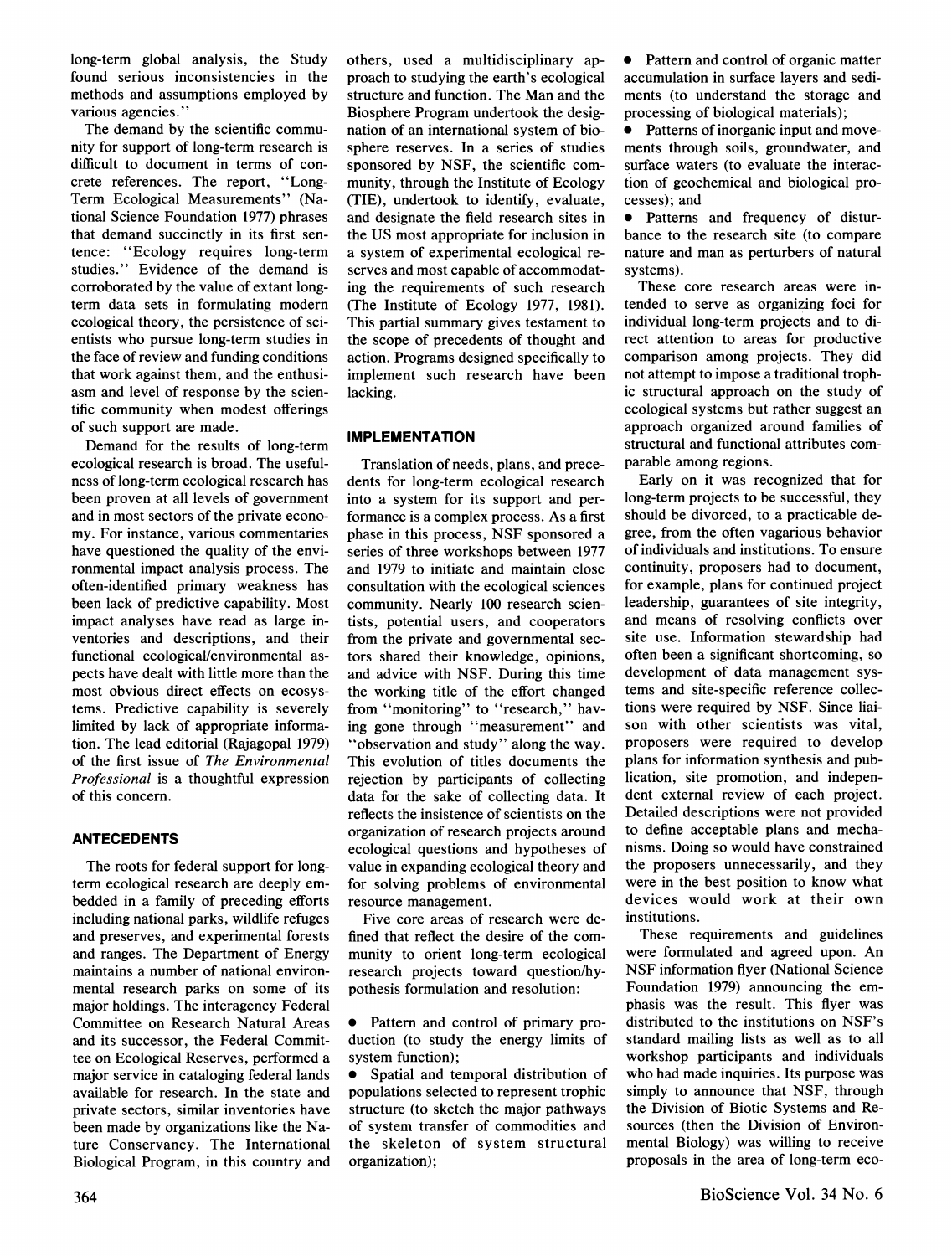**logical research. For the second round of funding competition, the organizational framework was already in place, and the flyer was simply updated (National Science Foundation 1980).** 

**Responses from the scientific community were encouraging. Several hundred legitimate inquiries were received over the two rounds of competition. After careful consideration of the external peer-review process, NSF concluded that there was no fundamental reason to change the mechanisms already in place, except to recruit an advisory subcommittee (i.e., panel) having the appropriate background and expertise. From the first competition involving 29 proposals, 6 projects were funded. The 24 submissions to the second competition included 11 proposals that were essentially revisions of declines from the first competition. The second competition yielded 5 projects for which funding was recommended. Success rates were approximately 21% in both rounds.** 

**It is difficult to draw conclusions from limited samples. However, some generalizations emerge. First, constructing such proposals is a major effort. Many groups chose not to submit once they were able to project what effort would be required. Second, the commitment required by scientists and institutions-in terms of time, facilities, research sites, etc.-could not be met by all who were interested. Finally, the level of enthusiasm expressed by applicants and interested parties was remarkably high. Support for the concept and hope for its productive progress came from a broad sample of government agencies, the private sector, and the academic community.** 

# **THE SCIENCE OF LONG-TERM ECOLOGICAL RESEARCH**

**In a manner reflecting the desires of the scientific community, most proposals were oriented toward testing hypotheses or answering questions of ecosystem structure and function. This orientation set these proposals distinctly apart from studies that might be called monitoring and was important in assessing potential performance. The quality and tenability of hypotheses and questions became important considerations in evaluating the proposals. The projects that were positively reviewed were those that most successfully combined the attributes of site quality, institutional and personnel capability, and meaningful hypotheses and questions.** 

**Analysis of the successful proposals showed that the hypotheses and questions fell into several categories, including:** 

**\* The effects of physical environmental variables on the structure and the change in structure of biotic communities;** 

**\* The processes by which herbivorous populations are regulated;** 

**\* The processes that regulate the rates of accumulation and transport of decomposing organic matter;** 

**\* The processes that influence the rates at which inorganic nutrients are taken up, utilized, and released by the biota; and** 

**•** The role played by major distur**bances in maintaining or changing the character of ecosystems.** 

#### **A Sample of Major Ecosystems**

**Early on in the LTER planning effort it became necessary to accept that it would be impossible to sufficiently sample the ecosystems of the United States. For instance, it was completely beyond reason to consider initiating LTER projects at the 95 sites designated as experimental ecological reserves by the TIE studies. NSF relies on peer review for project selection; in the case of LTER there was no need to change that procedure. In addition to the normal attention given to the scientific criteria in proposal evaluation, site quality and institutional commitment served as a fine filter in selecting the 11 projects supported. Geographical distribution of sites or ecosystem type never became active criteria in the selection process. Yet, the resulting geographic/ecologic diversity of the research sites is so broad as not to contain duplication (Figure 1).** 

**A theme that permeated the proposals for long-term ecological research was the analysis of disturbance-its effects and its causes. Disturbance has been characterized and categorized in several different ways. It has been seen as either chronic or acute and as natural or anthropogenic. Insightful analyses should result from comparing the effects and recovery sequences stemming from its characterization as either intrinsic or extrinsic. Intrinsic disturbances are those deriving from conditions within the ecosystem (e.g., accumulation offuel, which would promote the spread of wildfire); extrinsic disturbances are those coming from sources outside the ecosystem (e.g., flood and drought). The plans of most of the projects include experimen-**

**tal disturbances to be conducted after adequate predisturbance documentation. In addition, many of the projects are prepared to take advantage of natural disturbances when they occur. The result will be that experience with disturbance will be broadened and strengthened, particularly with regard to recovery following measured disturbance of ecosystems that were well documented in advance.** 

**NSF recognized early that steps would be necessary to reinforce the principle that the LTER sites would form a sample (albeit, an imperfect one) of the ecosystems of the United States. Comparability of data from site to site was seen as a key to achieving this goal. Past experience has shown that many factors can operate against achieving comparability among laboratories, ranging from the inappropriateness of some methods for some ecosystems to accommodating needs of investigators seeking answers to different questions. With this understanding, the question then becomes one of achieving comparability given those limitations. Comparability can be approached by encouraging projects to strive for similar degrees of confidence in their estimates. Such an elusive quality comes in at least two forms: statistical confidence, often expressed as error limits on estimates, and confidence in understanding the inherent limitations of the data. The second can be achieved by assuring that the conditions under which original data were taken are fully documented and permanently attached to the data. Confidence in estimates, then, is a key to interproject comparability and can release individual researchers from methodological constraints ranging from the inconvenient to the ridiculous.** 

#### **Networking**

**To achieve such goals as comparability of data among projects, representative sampling of national ecosystems, and tests of regional- to nationalscale hypotheses, there must be regular communication among researchers working on different projects. One dictionary defines network as "an interconnected or interrelated chain, group, or system." It is in such a context that the funding and operation of LTER projects was planned. Although projects operate virtually autonomously with regard to research at their particular sites, they are prepared to accommodate mutual goals. At the encouragement of NSF, senior scientists came together in Washington,**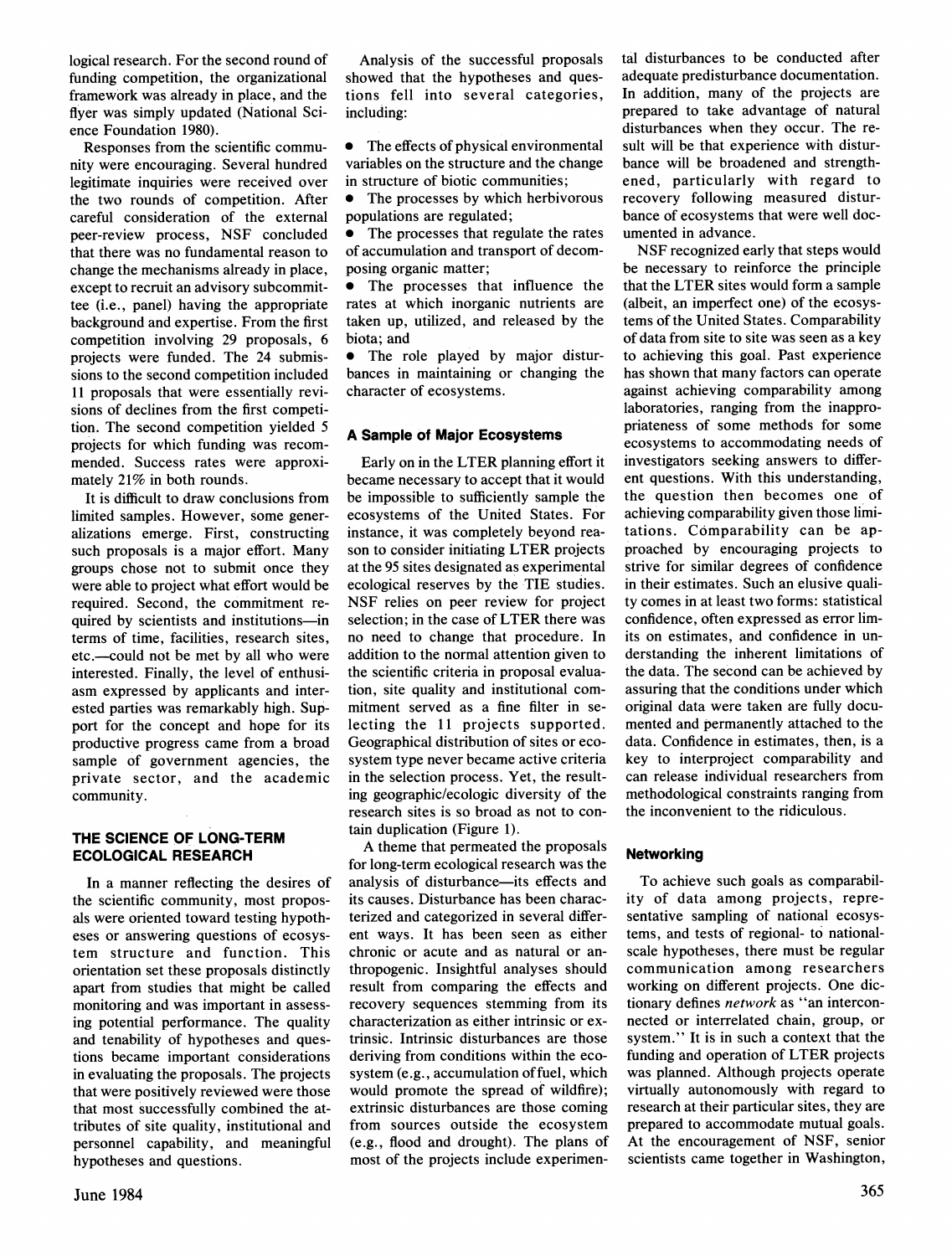

**Figure 1. Sites for Long-Term Ecological Research projects funded by NSF.** 

**DC, immediately after initial project funding in October 1980. This group very quickly constituted itself as the Steering Committee (now, Coordinating Committee) for Long-Term Ecological Research and began the tasks of communication and coordination.** 

**Since that first meeting, several others have occurred. Those since February 1982 have included representatives of the second subgroup of five projects. Further development of the mechanisms for achieving interproject coordination has led to topical workshops. These have defined methods and approaches and established collaborative research agenda. They have included scientists from projects other than LTER.** 

# **THE FUTURE: OUTPUTS AND EXPECTATIONS**

**There is always risk in forecasting future directions and expected benefits from basic research. Perhaps the greatest risk is that, by formalizing expectations, one may constrain the projects to fit them. The following discussion is intended to do none of those things.** 

**The least that will come from funding for long-term ecological research projects will be careful inventories of the physical and biological states at each of the research sites. Any such inventories will have their intrinsic value increased because the research will be at least partially controlled for physical variability. Documenting the rates of various fundamental processes, such as organic decomposition, primary production, portions of herbivory, and atmospheric deposition of chemical elements will be valuable. Building upon the base provided by carefully conducted baseline studies, project teams will proceed to document the effects of disturbance on the measured variables.** 

**Some sets of data will be very high quality and very useful. Most of the projects either possessed or had good access to files of previously collected information. Those older data may prove to be of ever-increasing value to the newly initiated efforts. For example, the University of Wisconsin group conducting the Northern Lakes Project knew that they had access to most of the original records of E. A. Birge and C.** 

**Juday. In fact, they selected certain lakes for the project partly because they knew these lakes had been studied before. During their first year of operation they began to discover how useful the old records were. It is documented that the lakes under study lie within a region receiving acid precipitation. After remeasuring the pH in 53 lakes, the Wisconsin group separated the lakes into three nearly distinct groups based on historic pH and present pH. One group (original pH > 6.4) became generally more basic over the ensuing 50 years. The other two groups had been more**  acidic (original  $pH < 6.4$ ), but one be**came more basic and the other more acidic. Further analyses showed that most morphometric and chemical variables are significantly different for the three groups. At the very least, the group has demonstrated that far more than quantity of acid precipitation must be considered when formulating a prognosis for lake response to such inputs.** 

**Additionally, given that the site-specific studies will be conducted as they have been planned and assuming that the network continues to be developed, broad comparisons may be possible. Comparisons may include methods and techniques, ecosystem structure, and process rates.** 

**The accumulated information base at each site may prove attractive to researchers other than those funded under LTER. The existence of such an information base for a site would often relieve other investigators of the need to collect much of the requisite physical and biological contextual data that underpin research projects. Research performed by such investigators would broaden the base LTER effort. To encourage such collaborative research, the LTER projects are: actively promoting the sites to make their availability and potential known to the community at large, guaranteeing continued site security and availability, providing mechanisms to resolve possible conflicts in use of the sites by different projects, providing bibliographies and libraries of publications related to each site and its region, providing reference collections of locally obtained biological and physical specimens, and developing on-line systems for data storage, retrieval, and manipulation. By associating with LTER projects and sites that provide a data-rich research environment, individual investigators may gain a great deal. They will also be expected to cooperate by making their data and documentation available**